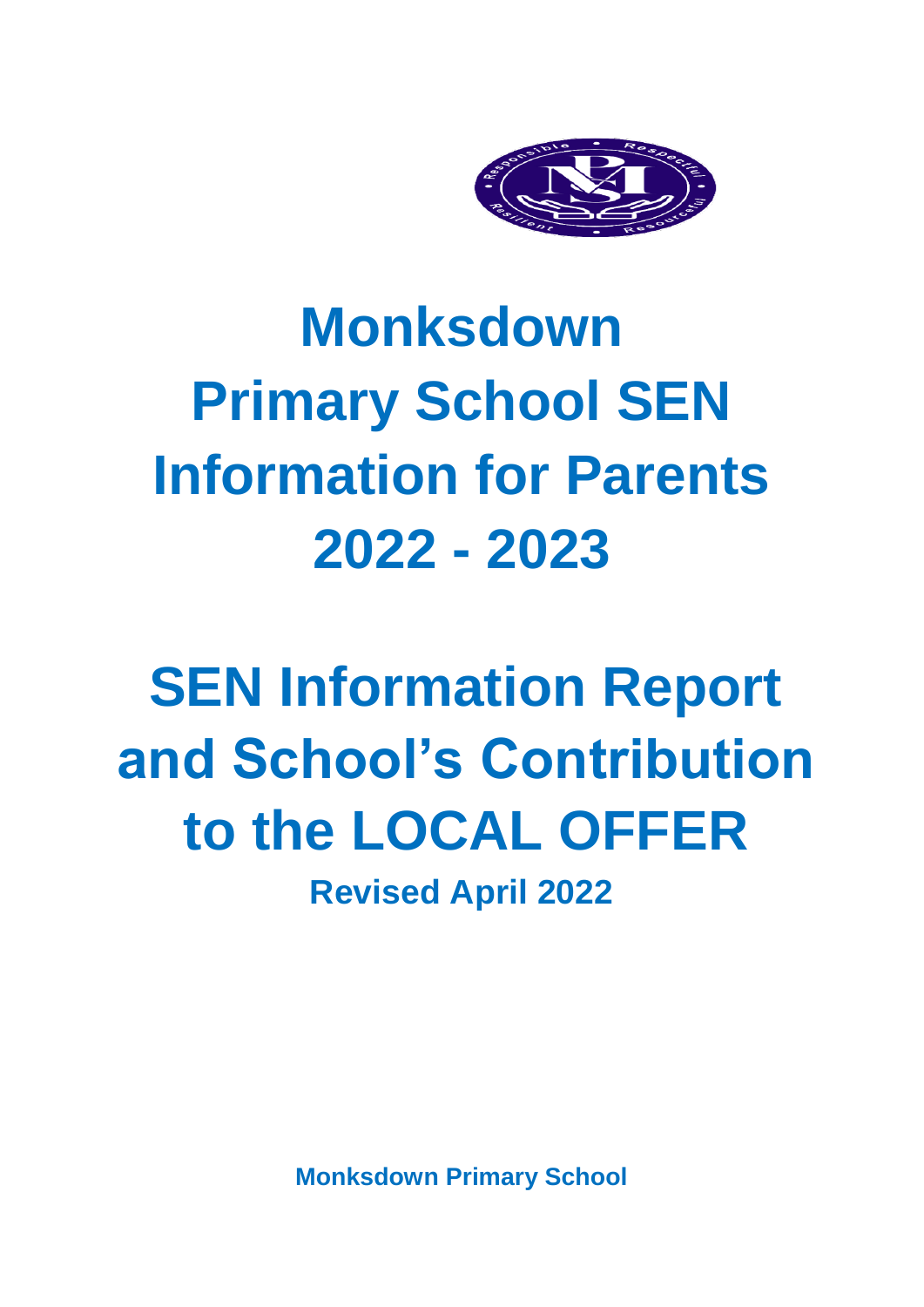# Special Educational Needs Information Report and School's Local Offer

(In accordance with Children and Families Act (2014), Regulation 51, Part 3, section 69 - 3a)

*This Special Educational Needs Information Report (incorporating the School's Local Offer) should be read in conjunction with the school's Policy for Special Educational Needs and Disabilities (SEND) which is available on the website.* 

#### **What kinds of special educational needs do we provide for?**

Monksdown Primary School is a mainstream primary school in North Liverpool. We believe that every teacher is a teacher of every child or young person, including those with SEND. If children are not able to 'learn the way we teach' then we must 'teach the way they learn'. Good practice for pupils with special educational needs is good practice for all.

#### Definition of Special Educational Needs and Disabilities.

A child or young person has SEN if they have a learning difficulty or disability which calls for special educational provision to be made for him or her.

These needs can be categorised in four key areas that may create barriers to learning:

- Communication and interaction;
- Cognition and learning:
- Social, emotional and mental health difficulties;
- Sensory and/or physical needs.

A student has a learning difficulty or disability if he or she:

- Has a significantly greater difficulty in learning than the majority of students of the same age;
- Has a disability, which prevents or hinders the child from making use of facilities of a kind generally provided for others of the same age in mainstream schools.

#### **Who is the SENCo and how can parents contact them?**

The school's SENCo is Mrs K. Makin; the school's Associate SENCo is Mrs C. Perkins; she works in school part time but can always be contacted by email: **[senco@monksdownprimary.co.uk.](mailto:senco@monksdownprimary.co.uk)** Headteacher, Mrs Price is also an experienced SENCo.

Alternatively, an appointment to see Mrs Perkins can be made via the school office by telephoning: **0151 226 1606**

Mrs Perkins completed the National Award for SEND in June 2018.

Mrs Thornton (Nursery Teacher) is also in the process of completing the national Award for SEND.

# **How do we identify a child with Special Educational Needs or Disabilities (SEND) and how do we assess their needs?**

The identification of SEN is built into the overall approach to monitoring the progress and development of all pupils through the school's Policy on Teaching and Learning.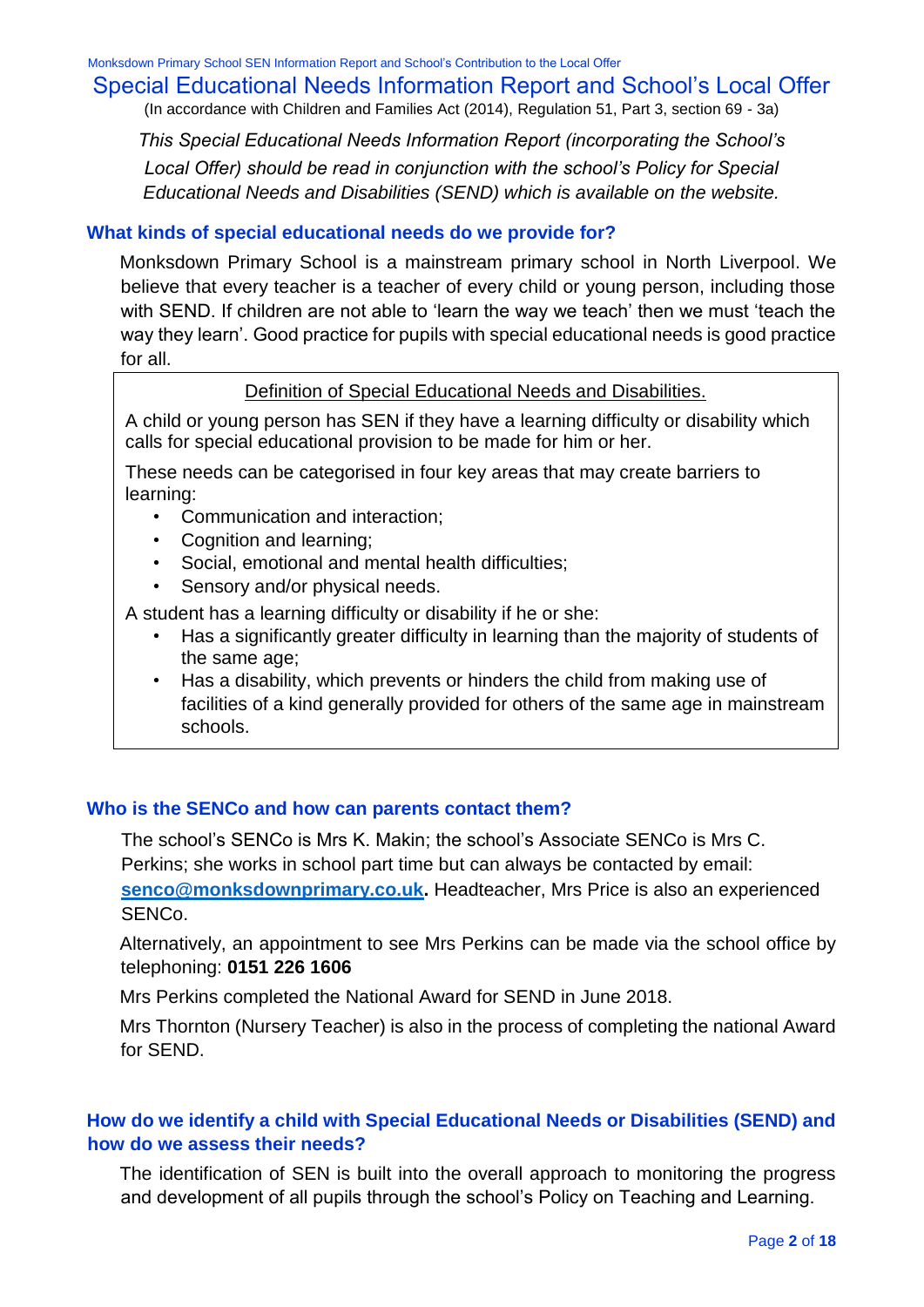It is really important that the school identifies pupils who experience difficulties accessing learning and general school life opportunities early. This is achieved through continual use of classroom observations and assessments of all pupils. Progress is tracked on a termly basis and where appropriate, more frequently than this. The SENCo liaises closely with the Senior Leadership Team to analyse data and individually track pupils who are experiencing difficulties.

Class teachers discuss any concerns with the SENCo and Headteacher. If further action is deemed necessary, then parents are informed immediately.

In most cases, pupils are only identified as SEN *if they do not make adequate progress* once they have been given good quality personalised teaching, access to adaptations and intervention. Triggers for identification of a Special Educational Need could be:

- Little or no progress made when teaching approaches/learning styles are particularly targeted to improve the child's identified area of need;
- Working continues at levels significantly below those expected for a child of a similar age in certain areas of the Early Years Foundation Stage or in English and mathematics skills resulting in poor attainment in some curriculum areas;
- Communication or interaction difficulties which create barriers to learning and specific interventions are needed;
- Social, emotional or mental health problems which are not improved by the techniques normally employed in the nurturing environment of the school;
- Sensory or physical problems which create barriers to progress despite the provision of personal aids or specialist equipment.

Once identified, as having a special educational need or disability, a child will be added to the SEND record by the SENCo so that 'additional and different' provision can be made for them. If a child does not require 'additional & different' provision even though they may have a diagnosis they will not be placed on the SEND register but a monitoring list and will be discussed at pupil progress/pastoral meetings.

Factors which are NOT SEN but may affect a child's progress and attainment are taken into consideration and adaptations are made accordingly. These may include:

- A disability under the Equality Act 2010 all reasonable adjustments will be made in order that they can access the full curriculum.
- Attendance and Punctuality
- Health and Welfare
- English as an Additional Language (EAL)
- Being in receipt of Pupil Premium Grant
- Being a Looked After Child
- Being a child of Serviceman/woman

Persistent disruptive or withdrawn behaviour does not necessarily mean that a young person has SEN. Any concerns over a pupil's behaviour will be investigated on the premise that the behaviour is an underlying response to a need. This may be a learning difficulty or another factor, as noted above. School staff will endeavour to recognise and quickly identify the reasons for the behaviour and take all reasonable steps to address the root cause.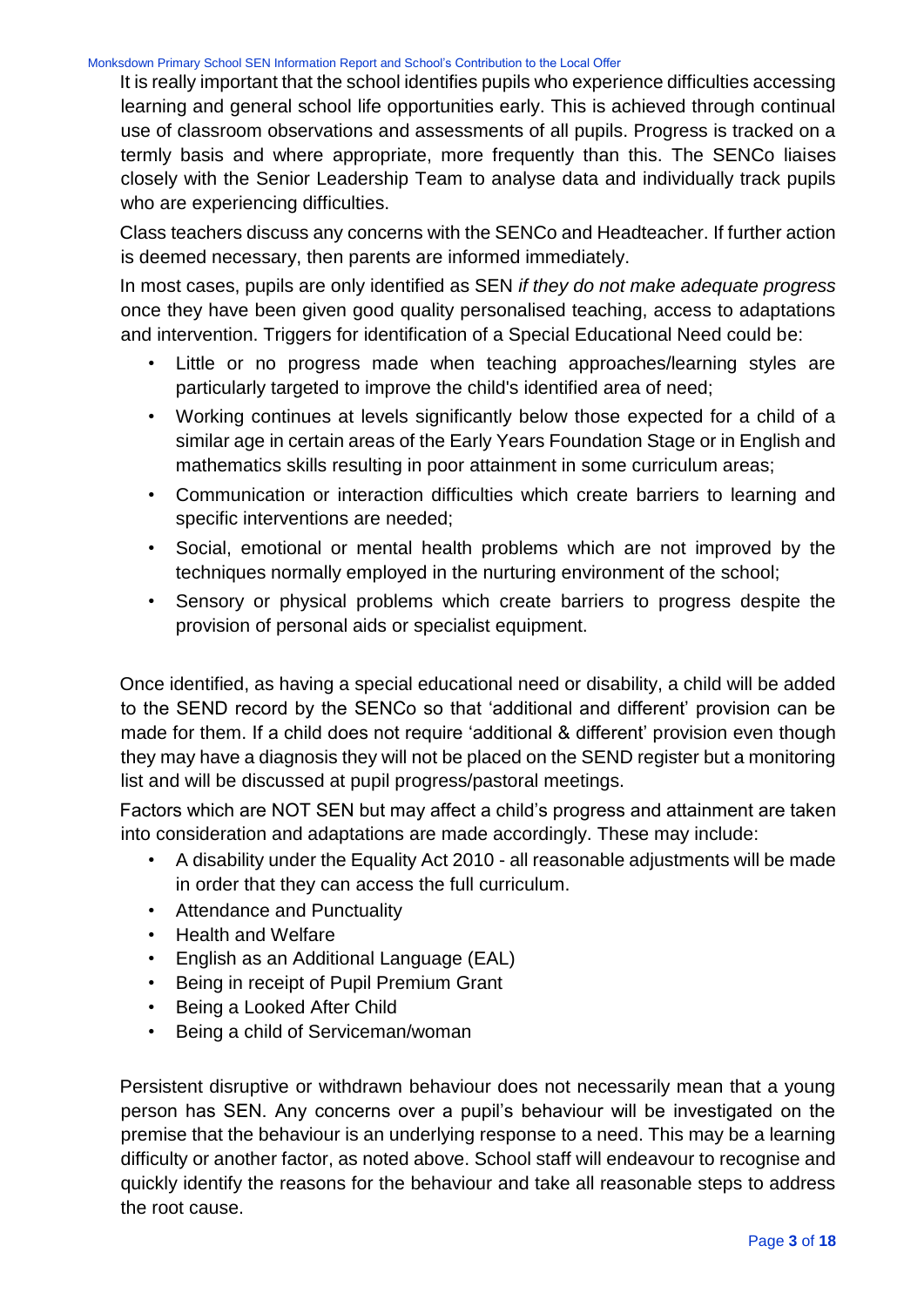The school may, with parental permission, seek the advice of external agencies such as Acorn Psychology and Support Services, Seedlings Counselling service, Bright Stars Private Speech & Language Therapy or the Special Educational Needs Inclusion & Support Service (SENISS). Additionally, some children may receive support from our National Health Service colleagues e.g. Speech and Language Therapy, Occupational Therapy, Child & Adolescent Mental Health Services etc.

# **How do we involve parents and consult with them about their child's education? How do we help parents of children with Special Educational Needs or Disabilities?**

The school's Policy for Special Educational Needs and Disability aims to develop partnerships with every parent and carer in the education of their child and to involve parents and pupils in the review process.

Parents and carers are valued and their contribution in terms of identification and support for pupils with SEN is fully recognised. Parents/carers with concerns about their child's learning should, in the first instance contact the class teacher. School operates an 'open door policy' so parents can contact school at any time and we will do our best to meet with you straight away, although sometimes some members of staff are out of school (on courses or at meetings etc). An appointment to speak with the Special Educational Needs Coordinator can also be made via the school office, as above, and Mrs Perkins is always happy to talk about special educational needs!

We also have newsletters which go out weekly, two parents' evenings a year and one annual report which enables parents to give written feedback. Learning letters go to parents at the start of each half term to inform them of what their child will be learning in class over the next few weeks.

Parents will be informed / invited by text message. Each year we ask parents to complete a questionnaire; the theme of the questionnaire changes each year. Feedback is analysed and acted upon where appropriate.

Prospective parents are welcome to arrange to look around school and ask any questions. We also hold a parents information event when children are given a place in Reception. This is also a chance to introduce 'key people' to parents who may be able to support them.

In addition, for children who are on the Special Educational Needs record and have an Individual Education Plan (IEP), the IEPs are sent home when they are written (at least three times a year). Parents are invited to discuss the IEP with the class teacher. We also send a copy of the previous IEP with an evaluation to show the progress the child has made against their targets. Sometimes children achieve their targets before the IEP is reviewed; if this happens, the child is given a certificate to celebrate their achievement, a new target is set and a note is sent home to inform parents of the new target.

Children with a high level of Special Educational Need who required an individualised curriculum, a Personalised Provision Plan (PPP) is written in conjunction with the parents, based on advice from specialists.

For children with long-term, complex needs, it may be appropriate to request a statutory assessment of their needs. This is a long and complicated process but school will guide parents through each step. We would also encourage parents to accept a referral to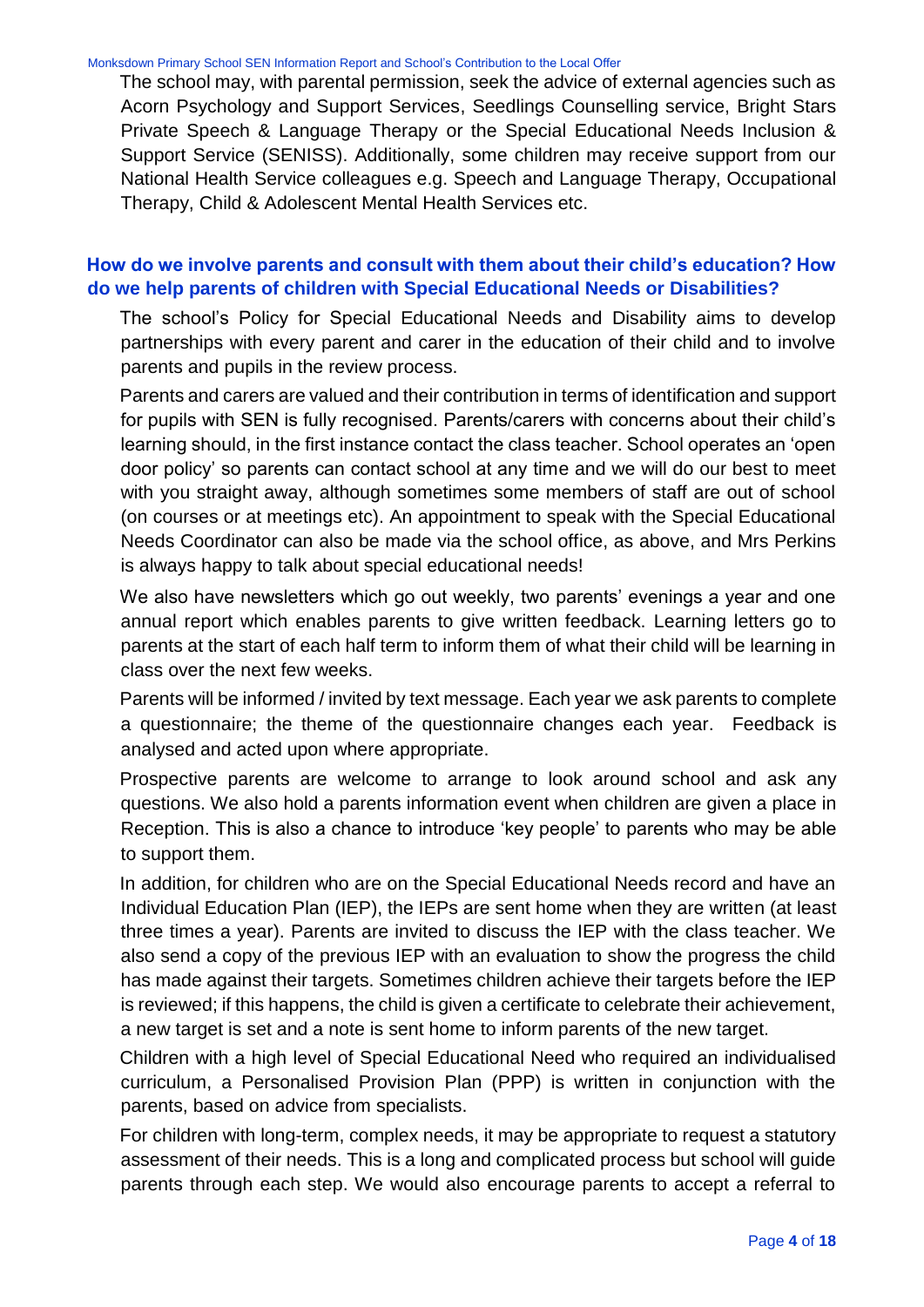

Liverpool Parent and Carers Forum (LivPaC) is a group of parents and carers of children and young people with special additional needs and/or disabilities (SEND) who work with education, health and care services to ensure the services they plan and deliver are fit for purpose and meet the needs of children, young people and their families across Liverpool. They have a Steering Group of parent and carer volunteers who lead this work and who actively seek out the experiences and views of parents and carers across Liverpool to make sure we know what is important to them. They aim to give parents and carers a collective voice and use their experience, knowledge and feedback from families to help commissioners and providers plan and develop the quality, range and accessibility of services families use the Information, Advice and Support. Their service is free, impartial, and confidential. It can help parents to gather, understand and interpret information and apply it to their own situation. More information is available by following

Key school policies and other documents are available for all via the school's website and free copies of any policies are available at the school office upon request. These can be adapted e.g. enlarged print or in audio format if requested.

The school office manager, Headteacher and/or SENCo will help parents/carers to complete forms and paperwork when necessary and by signposting to agencies such as The Early Help team or the school nurse. Information, advice and guidance for families of children with SEND is available via the SENCo and/or links on our website and parents/families who have additional needs are supported by members of the school staff. This may include reading documents, supporting with understanding of official paperwork (whether from within school or from other agencies) and possibly, in more complex cases, a referral to IAS Team, as above. The school office manager will also support parents with online school applications if they do not have access to computer or Internet at home.

When children join the school, we make a Home – School Agreement to help parents to understand the parameters and expectations in school. Additionally, we use Behaviour Contracts for all children on school trips and within school for some children who have particular difficulties in regulating their behaviour; behaviour of children at Monksdown is outstanding.

If parents wish to become even more closely involved with school life, we have two places for parents to sit on our governing body and elections for these positions take place on a 4-yearly cycle. Parental surveys are also completed and actions taken in response to this.

#### How do we involve and consult with the children about their education?

All children are provided with the opportunity to be voted onto the School Council, Eco-Council, House Captains & Sports Captains, Play leader as well as hold other positions of responsibility, by their class or teachers. ALL children are eligible to serve on the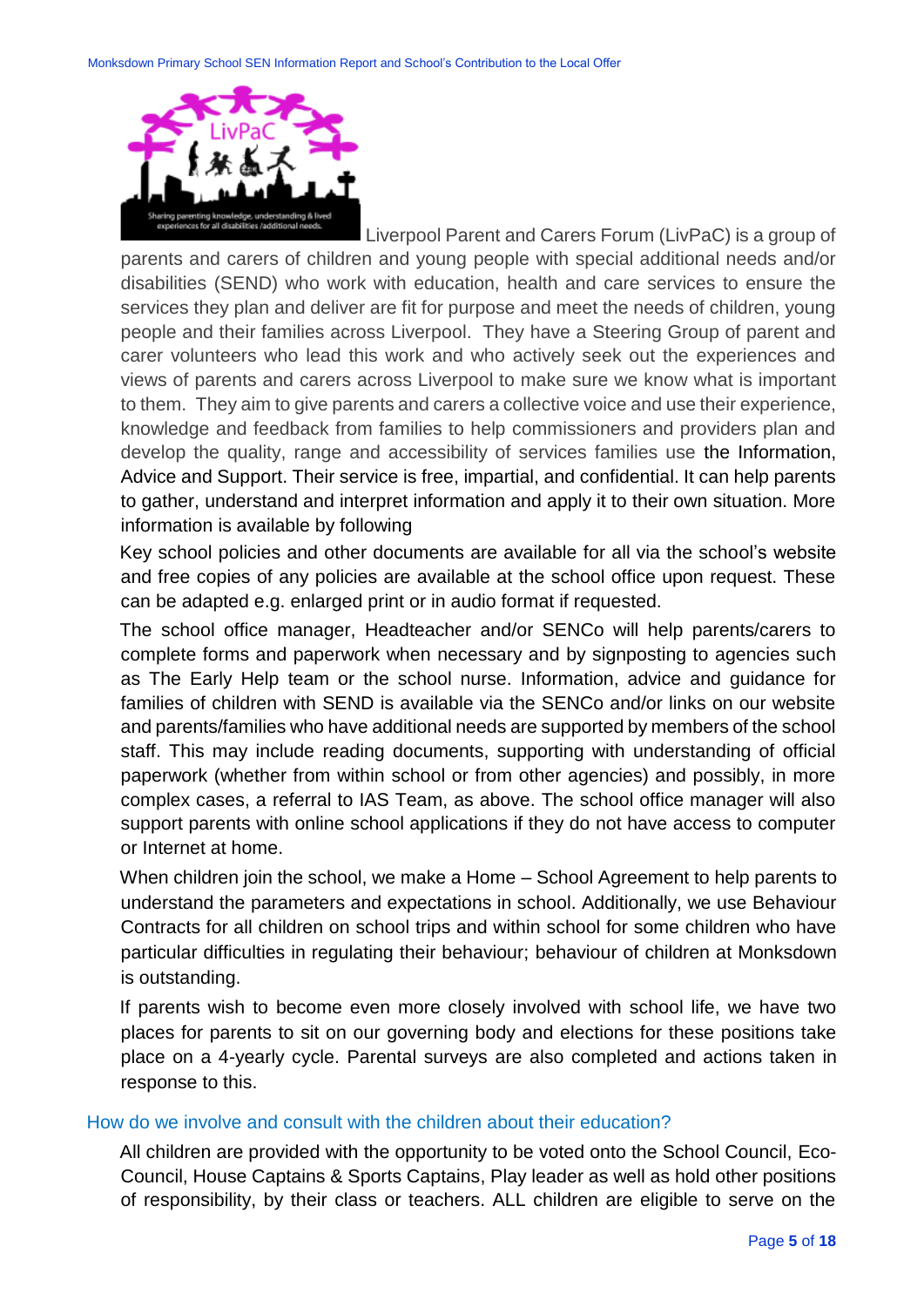School Council, regardless of special educational needs or disabilities and in recent years several such children have served the Council very well.

Some pupils will have a Boxall Profile or a Goodman's Strengths & Difficulties questionnaire if it is felt they need additional support. School leaders carry out Pupil Interviews, which take two forms: The first is a general survey based on learning skills and how they access the learning environment; the second is subject-specific. These are carried out annually.

Children with SEND who have an Individual Education Plan (IEP) or Personalised Provision Plan (PPP) are involved in discussions about their targets including how well they are progressing and what they need to do or need help with next. They do this whilst working 1:1or in a small group with a teacher or teaching assistant and we always blame the target and/or the strategies, *not the child*, when a pupil is struggling to achieve a target and make adjustments accordingly.

# **How do we assess and review the progress that children make and how do we involve them and their parents?**

Assessment for all children is a continual process and takes many forms, as laid out in the school's Policy on Teaching and Learning. For many children with SEND, the teacher's assessment of need is sufficient to decide what is needed on a 1:1 basis through an IEP.

It is the responsibility of the Headteacher, through the class teachers, to monitor the support and provision for pupils with SEN in their care. This work is co-ordinated by the school's SENCo. Throughout the school, children's progress in Maths and English is formally assessed by teachers every term. All of this information is monitored and evaluated to ensure that provision for all children is matched to their needs.

All IEPs have SMART (Specific, Measurable, Achievable, Realistic, Timed) targets which are monitored weekly (on a 'can they do it?' basis) by the teaching assistant, backed up by the class teacher. The child is also encouraged to self-evaluate against their targets on a weekly basis with the teaching assistant and/or teacher. New targets are set as soon as each target is met. IEPs are formally reviewed and evaluated at least x3 times per year by the class teacher and/or SENCo, informed by the weekly monitoring; this may involve the repetition of a specialist assessment, as above. A copy of a child's IEP/PPP is sent home, along with a copy of the previous, evaluated IEP and parents are invited to discuss this with the class teacher, contributing to the evaluation / target setting if they wish. This is so that they can support their child in achieving their targets through activities in the home. Children with IEP targets are rewarded for their achievements with a certificate. A similar process is followed for children with Personalised Provision Plans (PPPs).

For children with an Education, Health and Care Plan, an annual review (6 monthly for under 5s) will be carried out by the school in conjunction with the Local Authority. Parents and external agencies are strongly encouraged to attend. Reviews in year 5 are used to begin to establish the parent's choice of high school in order to assess the arrangements prior to the transfer. Depending on when the annual cycle of reviews falls, an additional review may be necessary in late summer term of year 5 or early autumn term of year 6 will confirm parents' choice of high school and a further transition review,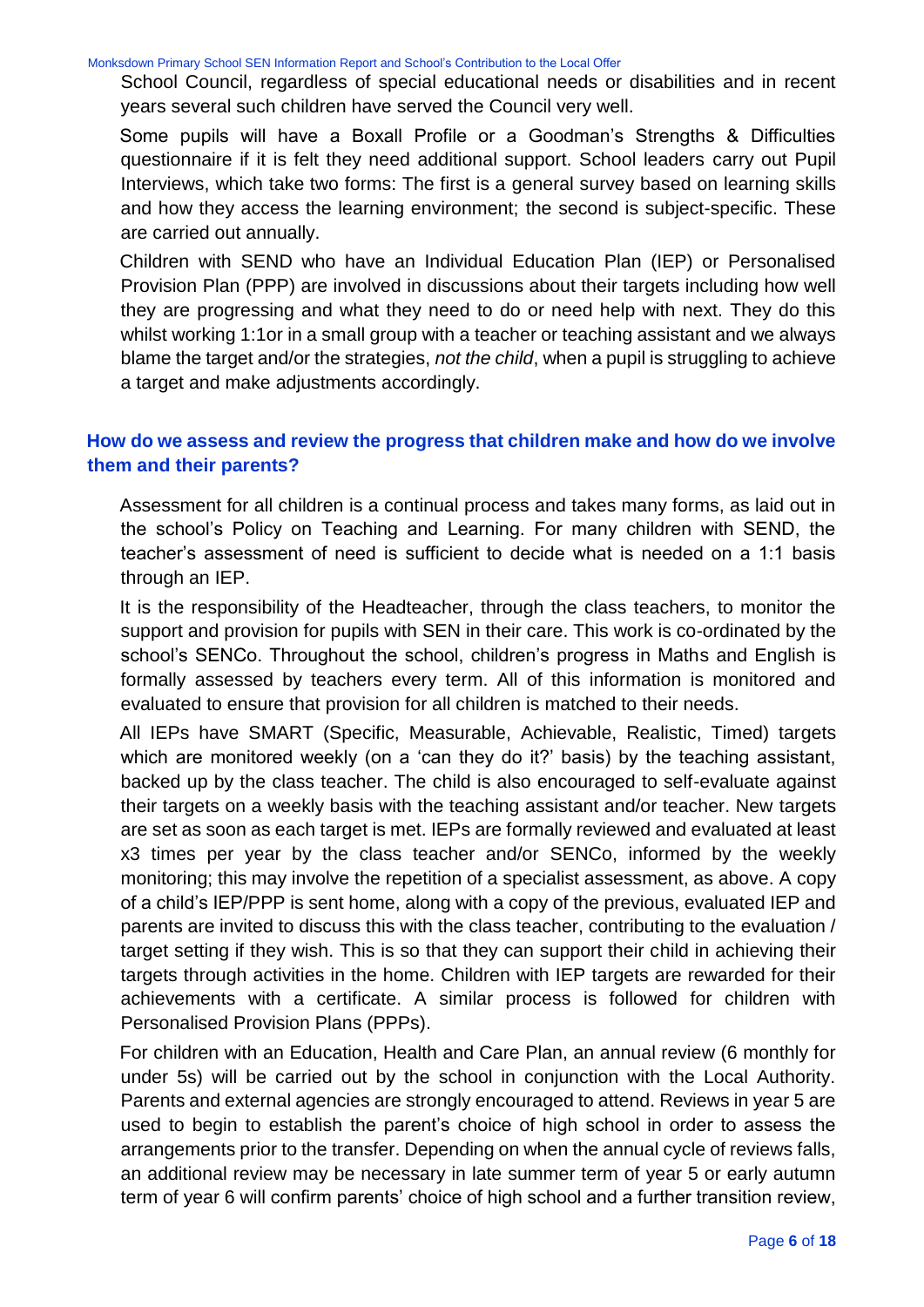when a high school place has been allocated, will be convened and the high school SENCo invited.

Pupil Progress Meetings are held each half term between each class teacher and the Senior Leadership Team. In these meetings, a discussion takes place concerning children who are not making expected progress and possible actions are discussed.

# **How do we support our pupils with SEND as they move on to high school or move to another school?**

To support all the year 6 children with their transition to high school, a member of staff from each of the receiving secondary schools visits them and meets with their class teacher. All children are invited to attend open days at their new school in the summer term.

Additional visits to their new school will be arranged for pupils with SEND, supported by school staff if necessary. These usually take place in the summer term; the number of additional visits will depend on the needs of the child. The SENCOs of the two schools will make sure all relevant inclusion information is transferred to ensure a smooth transition. This may be at a meeting and parents may be invited if requested. For children with an Education, Health and Care Plan, a more formal Transition Meeting involving all parties may be arranged to plan the transition process.

Where children with SEND move to another primary school, the SENCo will contact the SENCo of the receiving school to ensure all relevant information is shared. Parents planning such a move of their child, especially if their needs are more complex, are encouraged to give as much notice as possible to school so that all necessary arrangements can be put in place prior to the move.

#### **What is our approach to teaching pupils with SEND?**

In accordance with the SEND Code of Practice, 2015, school does everything it can to meet children and young people's SEN. Pupils have access to additional provision on an evidenced-needs basis and we will endeavour to ensure all pupils' needs are fully met. This is embedded within the Graduated Approach section of the school's Policy for SEND which aims to provide full access to the National Curriculum and to encourage success and participation for all pupils, whatever their level of ability.

The key principles of this approach are:

- All class teachers are responsible and accountable for the progress and development of the pupils in their class, including where pupils access support from teaching assistants or specialist staff. All children are included in all lessons through an ethos of Quality First Teaching which is adapted to respond to their strengths and needs, as set out in the Teachers' Standards (2012);
- High quality teaching, adapted for individual pupils, is the first step in responding to pupils who have or may have SEN. However, despite this, some children need additional help to make progress in their learning;
- Additional intervention and support cannot compensate for a lack of good quality teaching;
- Pupils are only identified as SEN if they do not make adequate progress once they have been given good quality personalised teaching, access to adaptations and intervention;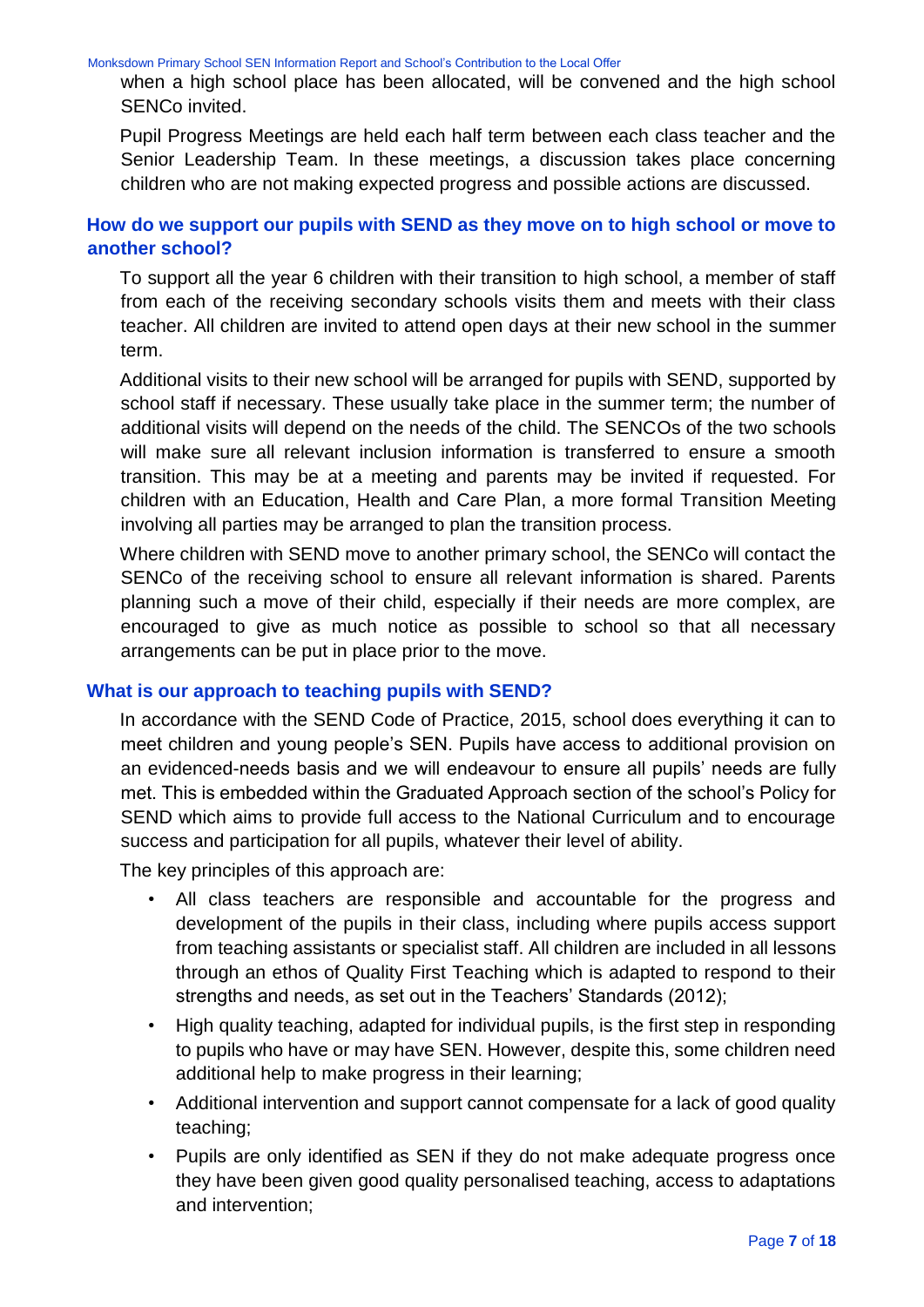- Pupils who join school (either from an Early Years setting or another Primary School) with an already identified SEND will be catered for in the same way as those identified by this school;
- When planning work for children with Special Educational Needs and Disabilities, teachers give due regard to information and targets contained in the children's Personalised Provision Plans (PPPs), Individual Education Plans (IEPs) and or Pupil Profile. Additionally, teachers modify teaching and learning as appropriate for children with disabilities.

For all children with Special Educational Needs, the class teacher, SENCo and Teaching Assistants will liaise closely and make special arrangements in the class. This may involve grouping, a special programme of work, modified tasks, different seating arrangements or extra adult attention.

For children who have support from external agencies, provision involves the expertise of the relevant external professionals. Any advice (written or verbal) will be included in the pupil's Personalised Provision Plan or IEP. There may be some direct input and advice from a specialist teacher from within the LA such as the Special Educational Needs Inclusion & Support Service (SENISS) or from other agencies such as Acorn Psychology and Support Services, the LA Educational Psychology Service, Speech and Language Therapy etc.

Where a child has an Education, Health and Care Plan, the provision and approach to teaching this child is laid out in their Plan and delivered via a Personalised Provision Plan.

We have many teaching assistants working across the 17 classes in school. As well as the Nursery & Nurture provison that we offer. This enables full-time TA support in every class with some additional support to be deployed where and when the need arises including in-class support, the one-to-one delivery of Individual Education Plans (IEPs) and small group interventions such as speech therapy.

# **How do we adapt the curriculum and learning environment for children with SEND?**

The school will provide a range of adaptive equipment from its own budget. There is a variety of different height tables and chairs throughout the school. Where required, cushions / supports will be provided, with specialist furniture and/or access equipment purchased, depending on the needs of the individual child. For more complex and expensive items, an Access and/or ICT Assessment will be requested and then the school will apply to the Local Authority for funding to purchase the recommended equipment. Parental consent is required for this.

We endeavour to teach in a multi-sensory manner to appeal to all types of learners.

Some children's needs can be met through adapted work, classroom adaptations and/or targeted support in class. Examples may include: Focus Group with Class Teacher or TA, classroom positioning, organisations aids (task ladder, visual timetables etc), large print documents, coloured dry-wipe boards, coloured backgrounds to interactive whiteboards, specially adapted work books, coloured overlays and/or paper, pencil grip aid and many more. We already have a very good bank of resources to assist children with additional needs and are constantly evaluating and updating this to meet the needs of the children we have in school.

Other children may access targeted and time-limited small group interventions (usually in withdrawal for limited periods) e.g. Fine and/or Gross Motor Skills, Social Skills or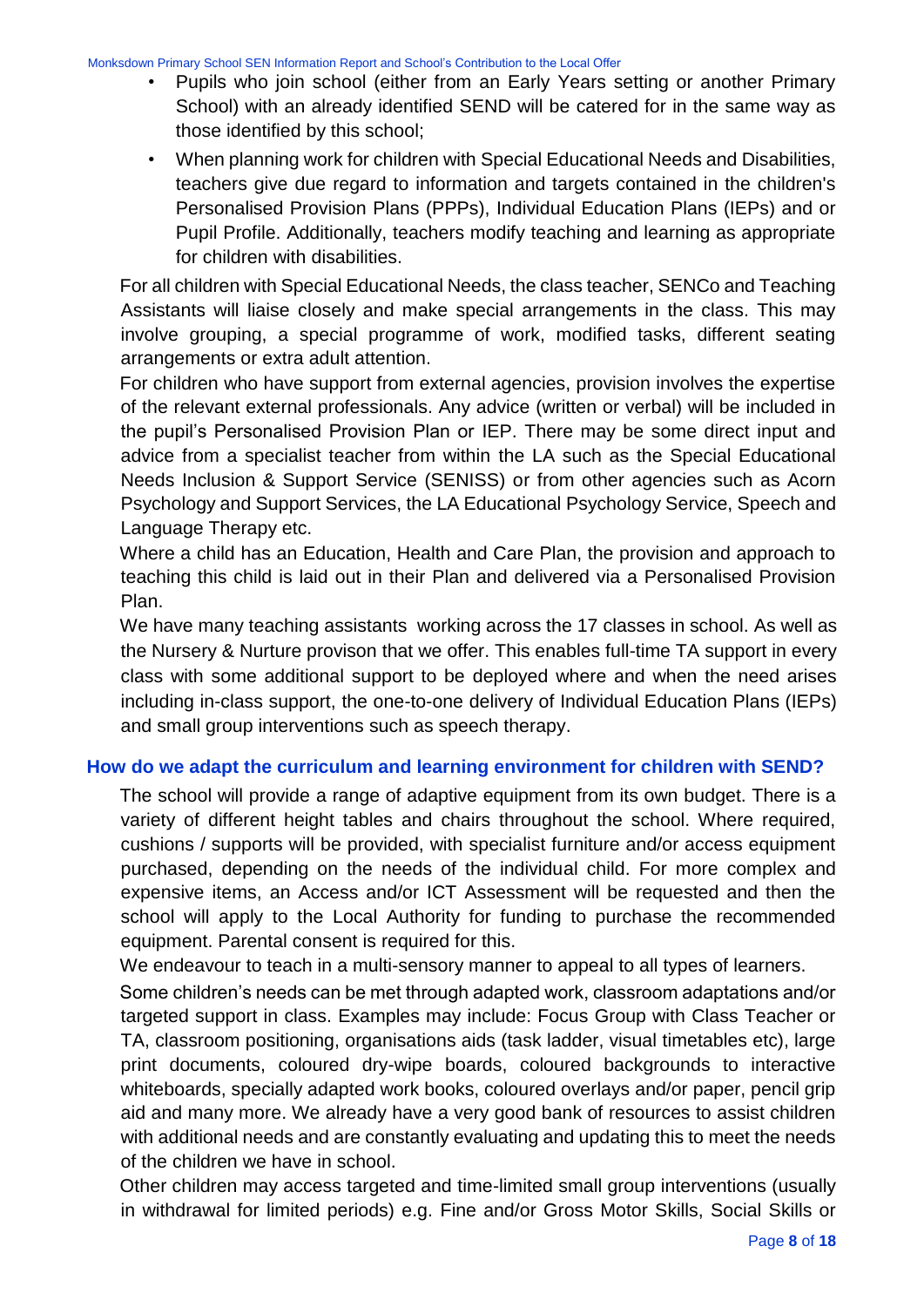bespoke small group interventions. A very small minority of children will require a fully bespoke curriculum. This will depend on the needs of the child but could include having learning 'chunked' into bite-sized pieces where the range or depth of learning is adjusted to suit the child and delivered through a Personalised Provision Plan (PPP).

We have a range of ICT programmes for pupils with SEN (e.g. Nessy, Clicker 7, Lexia). Every child has access to laptops with headphones, there are interactive boards in all classrooms and a full-class set of iPads are available for use throughout school. Access arrangements for National Curriculum tests are in line with DfE guidelines which are issued each year. i.e. When children meet the prescribed criteria for extra time, rest breaks, a reader (for maths), a scribe, enlarged print or 'live voice' for mental maths tests etc.

#### **What else do we do to make the school safe and accessible?**

The school has its own gated car parks. Under normal circumstances, this is for use by staff and visitors only but it does have disabled parking bays in the carpark to the closest to the main Reception area which is made available to parents if their vehicle carries a blue badge. Access from the car park to the entrance lobby is via tarmac pathway. The front area of the school is accessible by wheelchair via a lift. Access can be gained upstairs in KS2 via two lifts. Accessible toilet facilities are available off the main hall in KS2 & Off the main corridor outside Year 2 classes in KS1.

All KS1 & LKS2 children are supervised as they leave school to ensure safe handover. Year 6 children are allowed to make their own way home or to a pre-arranged off-site collection point providing this intention is made clear to school (by parental consent in the form of a letter) and that they return straight away if the person collecting them is not present. For children with SEND, specific collection/handover arrangements may be made (e.g. wheelchair users or if there is a risk of a child running away).

There is sufficient Teaching Assistant cover within the school to enable extra support at playtimes and lunch times if necessary to support children with Special Educational Needs and Disabilities. Teaching Assistants are also employed to help with the handover process at the start and end of the day.

# **How are staff trained and kept up to date? If we need more expert help and advice, what do we do?**

The Headteacher Mrs Price is co-chair of the SEN consortia (Alt Valley 2) which is attended by SENCo's in our local area. The consortia have a budget to identify similar needs and this has been used to benefit school for example joint commissioning of extra Counselling in response to the Covid Pandemic. The SENCo attends termly cluster meetings and passes updates on SEND to other staff, as appropriate. Many of our current Teaching Assistants and some teachers have been trained in to support children with a range of Special Educational Needs, in areas such as:

- Precision Teaching Methods
- Memory Difficulties
- Behaviour Management
- Autism
- Speech & Language Programmes
- Dyslexia
- Subject specific support programmes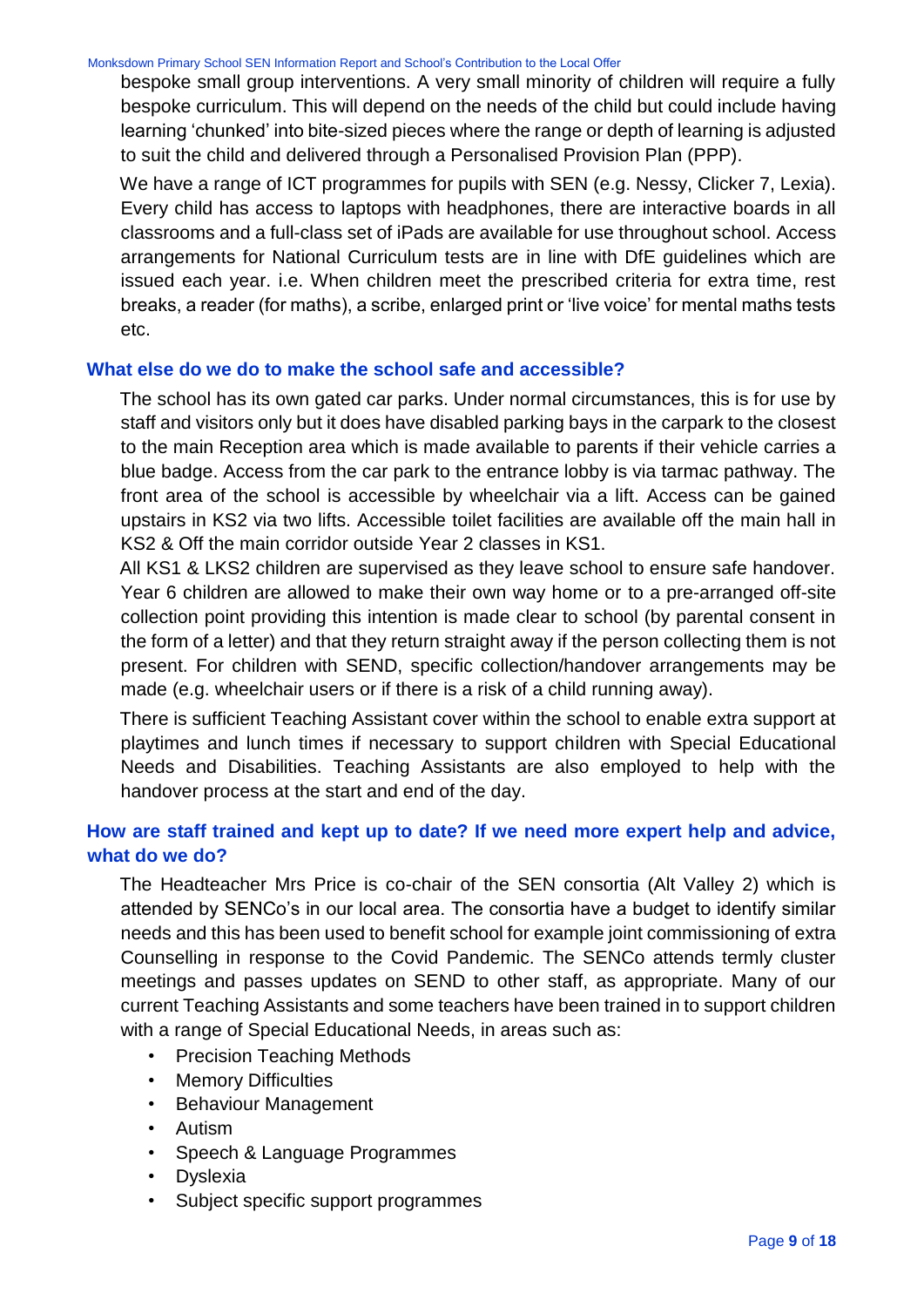We are an inclusive school that holds a child's emotional health & well-being as a priority. The class teacher has overall responsibility for the pastoral, medical and social care of every child in their class. The school currently has a Nurture provision (KS1 am & KS2 pm) where referrals are made and a decision about a place is given at panel. The panel considers the balance and needs of children in the group and therefore sometimes children are not given a place. Class teachers are always given advice and next steps if that is the case. Nurture staff also help children in class as part of a child's resettlement process.

Our school currently has an additional three Family Learning Mentors. Our mentors have responsibility for attendance support, breakfast club provision and health & well-being support. They will sometimes work with small groups of children for targeted support e.g. Ginger Bear, Socially Speaking, Zones of Regulation, Health & Hygiene & friendship groups & Voice of the Child activities.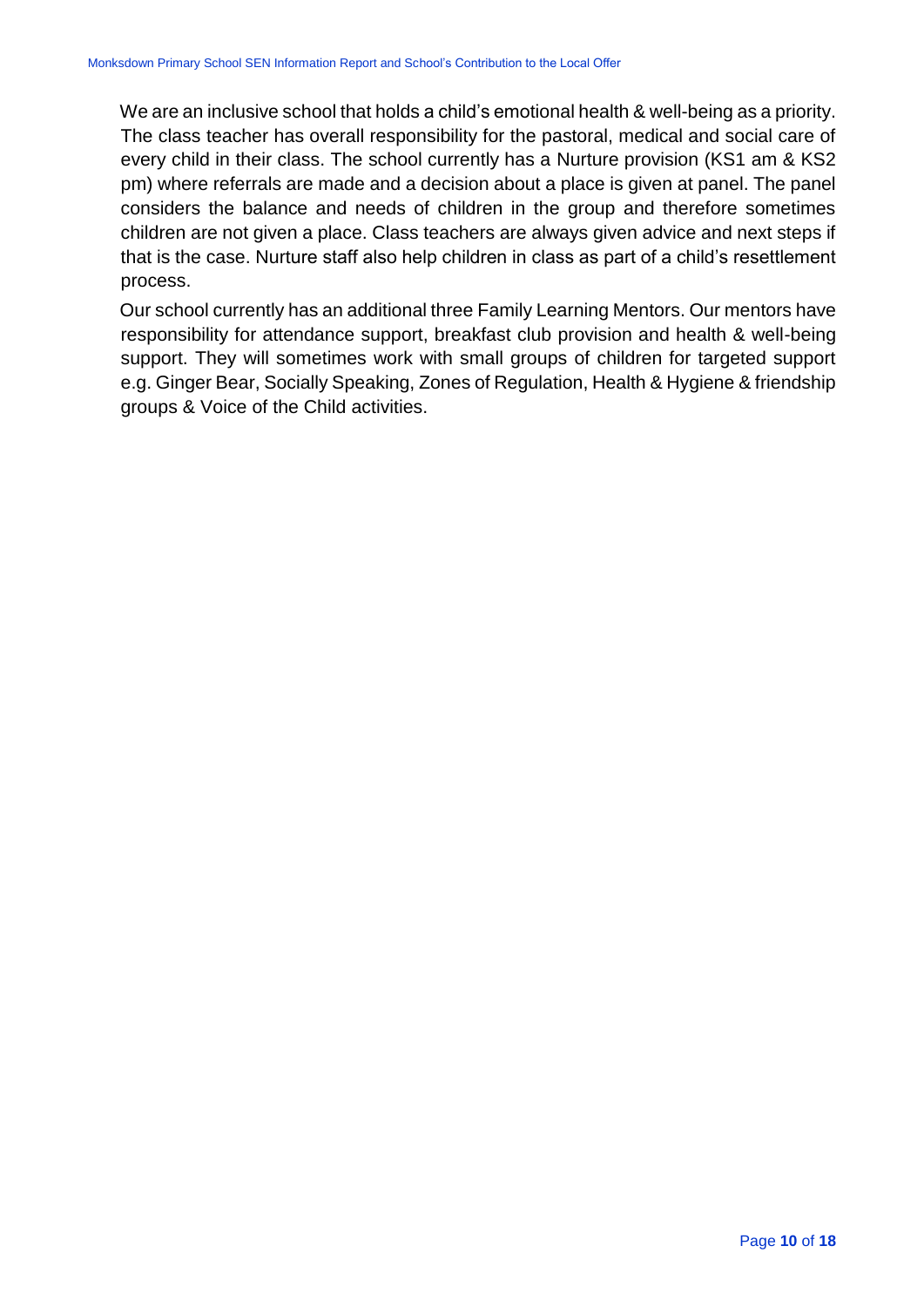Specific training is made available to staff to support the needs of a particular child(ren) if the expertise is not already in school. This may take the form of external course or, where appropriate, from the relevant outside specialist coming in to school. We recognise that to effectively support, we need to have the skills and knowledge to understand the needs and issues that individual children face. Therefore, Continuing Professional Development (CPD) is offered to all staff. A record of CPD is kept in the office and the need for training is reviewed by the senior leadership team each year through the Performance Management systems for teachers. Initially, school will endeavour to meet the needs of children with SEND from within its existing resources. However, if following several weeks of additional support, the child continues to experience difficulties, the school may, with parental permission, seek the advice of private external agencies such as SENISS, Acorn Psychology and Support Services; or similar. Again, with parental permission, some children may be referred for support from our National Health Service colleagues e.g. Speech Therapy, Occupational Therapy, Child & Adolescent Mental Health Services etc. Any plans shared with the school by these agencies are carried out by staff within school in liaison with the appropriate agency.

Occasionally, even with the support of external agencies, we may identify that we are unable to fully meet the needs of a pupil through our own provision arrangements. In these circumstances, an assessment of the unmet needs would be carried out through the EHAT (Early Help Assessment Tool) process which would involve parents, pupils and all agencies involved in the pupil's care.

More information on this can be found on the Liverpool City Council website: https://fsd.liverpool.gov.uk/kb5/liverpool/fsd/service.page?id=BgW2Z1nz7Bc&localoffer channel=0

#### **How do we know if what we provide for the children is effective?**

All SEND children have either: an Education, Health and Care Plan (EHCP) or an IEP. High needs children may have a Personalised Provision Plan (PPP); most other children with SEND will have an Individual Education Plan (IEP). All of these are reviewed regularly, as laid out above.

The SENCo reports annually on the efficient and effective use of resources for pupils identified as having SEND. The monitoring and evaluation of progress of pupils with SEND is detailed in the Graduated Approach section of the Policy for SEND. For pupils with an Education, Health and Care Plan, annual reviews (6 monthly for under 5s) are carried out in accordance with the appropriate legislation and the SEND Code of Practice;

The SENCo collects and analyses tracking data for all pupils on the SEND register and uses this, in conjunction with information gathered from other sources (SEND learning walks, professional dialogue, discussions with pupils and parents etc) to make a judgement on effectiveness. Children with SEND are expected to make at least the same progress as their peers because of the additional provision they receive. If this is the case, provision is judged to be effective. The SENCo meets with the SEN Governor once per term and they jointly produce a report on the quality and effectiveness of SEND provision.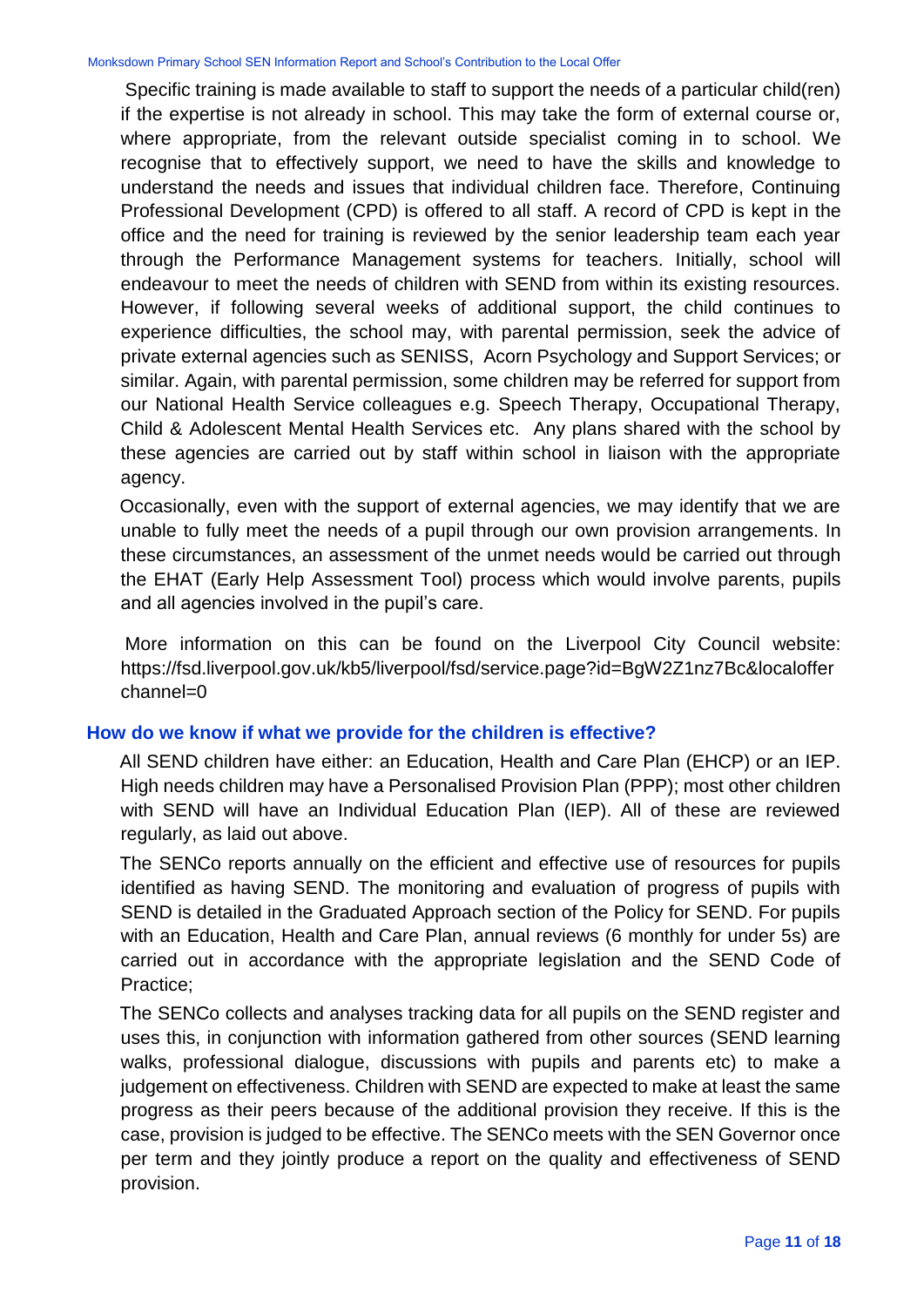Any additional provision for all children (whether or not they have SEND) is carefully recorded ('mapped') by the Senior Leadership Team and/or SENCo. The cost of all such provision is calculated based the pro-rata cost of the allocated time for the member of staff delivering the provision (for internally sourced provision) or on actual billed costs (for external providers or specialist resources purchased). Concurrently, the progress of all children who are receiving additional provision is carefully tracked. This information is then scrutinised by the Senior Leadership Team and/or SENCo to ensure that the effectiveness and efficiency of provision is maximised.

# **How are children with SEND enabled to take part in all the activities available in school?**

Children with Special Educational Needs and Disabilities are welcomed and actively encourage to go on all trips (including residentials) and to attend all clubs. Where appropriate, parents will be consulted from the planning stage and all reasonable adaptations and adjustments made to ensure that children with SEND can safely access and enjoy the social and skills development that such activities bring. The adaptations will usually be the result of the risk assessment and may include additional staffing (1:1 support if necessary), extra time allowances, amendments to the activity (e.g. through use of different equipment) etc.

All activities within and outside school are covered by a risk assessment. These are carried out by class teacher's and approved by the Premises Manager (Headteacher) and/or the Liverpool City Council. Additional risk assessments are carried out for specific children with advice from appropriate agencies, depending on their needs. For example, for a child with a physical difficulty (PD) or Health Care need, this may include advice and/or an environmental audit from Occupational Therapy, Physiotherapy, School Nurse or a specialist teacher for children with PD. Risk assessments for school trips are also monitored by the Governing Body and Liverpool City Council.

The school has a before school breakfast club which starts at 8am as well as a variety of school clubs that are provided during lunchtimes or after school. We aim for these to be as inclusive as possible and may provide additional staff or sessions in order to achieve this. Some children find the lunchtime period challenging. Depending upon their needs, it might not be appropriate for them to eat in the dining hall with a large number of children or spend long periods of time outside. Each child's needs will be considered on an individual basis.

There is a huge range of after school (and some lunch-time) clubs at Monksdown Primary School throughout the year, varying on a termly basis. We are able to heavily subsidise these to encourage participation.

Many of these clubs are provided by School staff, but a number of trusted outside providers are also used.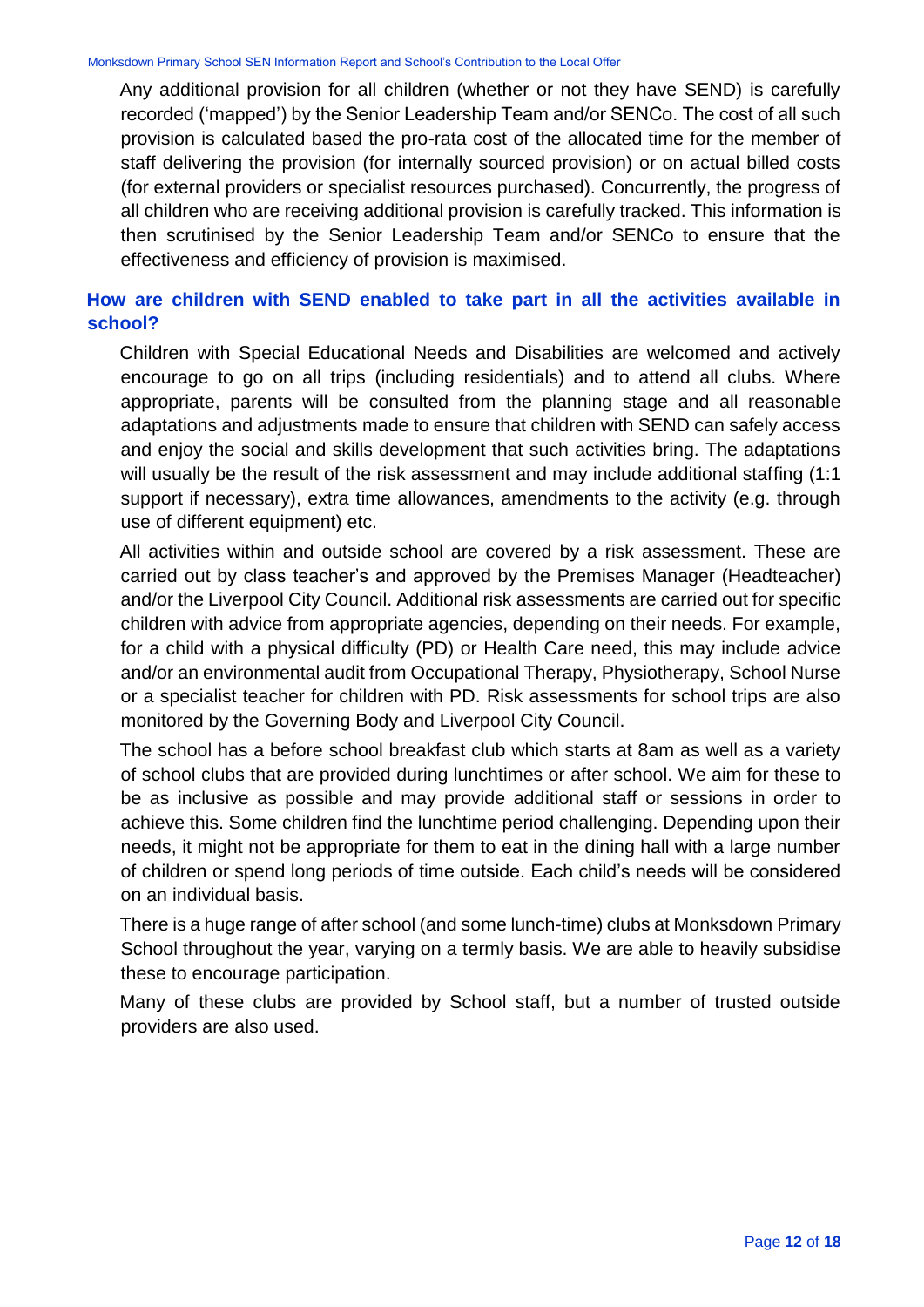# **How do we support children with medical difficulties or emotional and social difficulties? How do we deal with bullying and make sure children with SEND can tell us if they are having a problem?**

#### **Medical**

The school has a variety of policies which cover health and wellbeing issues e.g. Medicines in School Policy, Accident / Incident Report Procedures Policy etc. The school's Equality Policy is available for free on the website and via the school office on request.

Some medication, such as asthma inhalers are kept in the teacher's cupboard in the appropriate classroom. All other medication is kept in a locked cupboard in the office or in the staff-room fridge if necessary. All medicine is recorded in a medicine book along with details of dosage and frequency; parents sign to grant authorisation to the school to administer to their child. Full records are kept in accordance with the appropriate policy. For individual children with specific needs, Care Plans are written at a meeting between a member of the school's staff, the child's parents, the child (when appropriate) and the School Nurse or appropriate nurse e.g diabetic nurse. School staff know which children have Care Plans and who is trained to deal with them. Any new adults coming into school go through a short induction in accordance with the school's Induction Policy to ensure they are made aware of any particular needs. Additionally, there is a photo-card for children with medical needs in each classroom with copies at the front of each classes SEN file; this gives a brief outline of their difficulty and signposts the reader to more detailed information which is held securely in the office.

**Many staff within school have had Paediatric First Aid training which is updated on a 3 yearly cycle**. Additionally, staff receive training to deal with specific difficulties, when the need arises e.g. how to support a diabetic child, a child with Cystic Fibrosis or the use of EpiPens. Where a child's health care needs may impact on their ability to access an educational trip or activity, additional advice is sought from parents and/or health care professionals, as appropriate. School deals with medical issues through a graduated response. Minor issues are dealt with by trained school staff but we would always err on the side of caution if it was felt that an illness, injury or medical attack was more serious and contact the emergency services. School will always try to contact parents/carers in these instances so it is really important that the office has up to date contact details including home and mobile telephone numbers.

#### **Emotional and Social**

Monksdown Primary School aims to provide a safe, nurturing environment in which all pupils achieve their full potential and have the skills and confidence to meet the challenges of the future. To support pupils and their families, the school liaises with all relevant specialist agencies such as the family and medical centres, CAMHS, paediatricians, speech and language therapists, occupational therapists, school nurse etc. Although none of these is based in school, some do come into school to carry out assessments and therapy, with parental permission.

In some cases, school or one of the other agencies may complete a EHAT (Early Help Assessment Tool) form with parents. This is an assessment and planning tool which is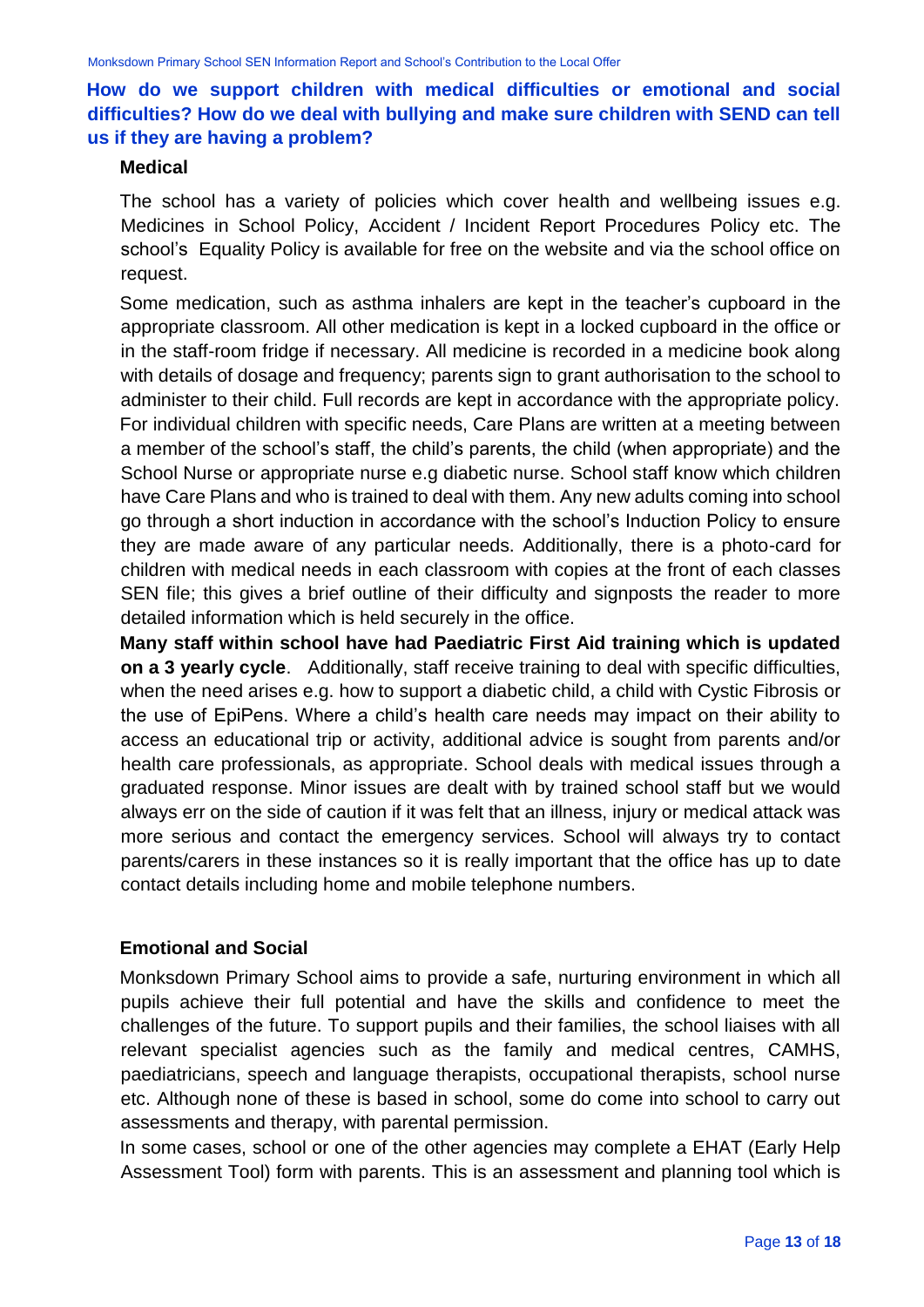used to gather information about children and families in one place to help the family to decide what type of support is needed. It may be used to address an unmet educational need (as above) or an emotional or social need.

Sometimes, a EHAT or Team Around the Family (TAF) meeting is called to continue the system of support for the family. These are usually held in school and parents will always be involved in the process.

### **Bullying and Child Protection**

All children are taught about bullying, friendships and staying safe through a combination of age-appropriate PSHE (Personal, Social, Health Education) lessons and daily wholeschool assemblies. Anti-bullying day is observed and we have play leaders on the playgrounds. Children with specific difficulties may be teamed up with a buddy or buddies to ensure their inclusion, safety and well-being on the playground. Additionally, all staff (including welfare) are made aware of vulnerable children and, if appropriate, a key worker may be allocated to a specific child. The playgrounds are split into zones therefore sometimes children may be encouraged to play in different zones if they are struggling to get along. Staff will always help to 'sort out' any disagreements and carry out restorative practice using difficulties as teachable moments.

Online safety is taught in an age appropriate manner throughout the school, recognising the potential dangers and issues on the Internet. Pupils' views on safety, bullying and attitudes to risk are sought through informal chats as well as the PSHE & IT curriculum.

Any bullying incident is dealt with in accordance with the school's anti-bullying policy, which is available on the website and from the office on request. Incidents of bullying are extremely rare but are taken seriously and appropriate support / sanctions carried out.

In accordance with legislation, the school has a Designated Safeguarding Lead (DSL) and a deputy DSL to deal with issues related to Child Protection and Safeguarding. As we are a large school we have three staff who are DSL trained. (Mrs Stewart Deputy Headteacher, Mrs Price Headteacher,, Ms Makin SENCo & Miss Grice, Assistant Headteacher). All staff receive regular Child Protection awareness training.

## **What arrangements do we make for supporting children with SEND who are in the care of the Local Authority?**

School has a nominated member of staff for Children Looked After. This is Mr Allen. They liaise with the SENCo to contribute to the child's Personal Education Plan (PEP). Where a Child Looked After has an EHCP, whenever practicable, the PEP is reviewed along with the EHCP.

#### **What should I do if I have a concern or complaint about the provision for my child?**

In order to deal with you concern or complaint in the quickest and more straightforward way, we ask that you take a graduated approach:

- a) Firstly, contact their class teacher via the school office;
- b) Secondly, if you have concerns which cannot be addressed by the class teacher, then please contact the Headteacher via the school office and/or SENCo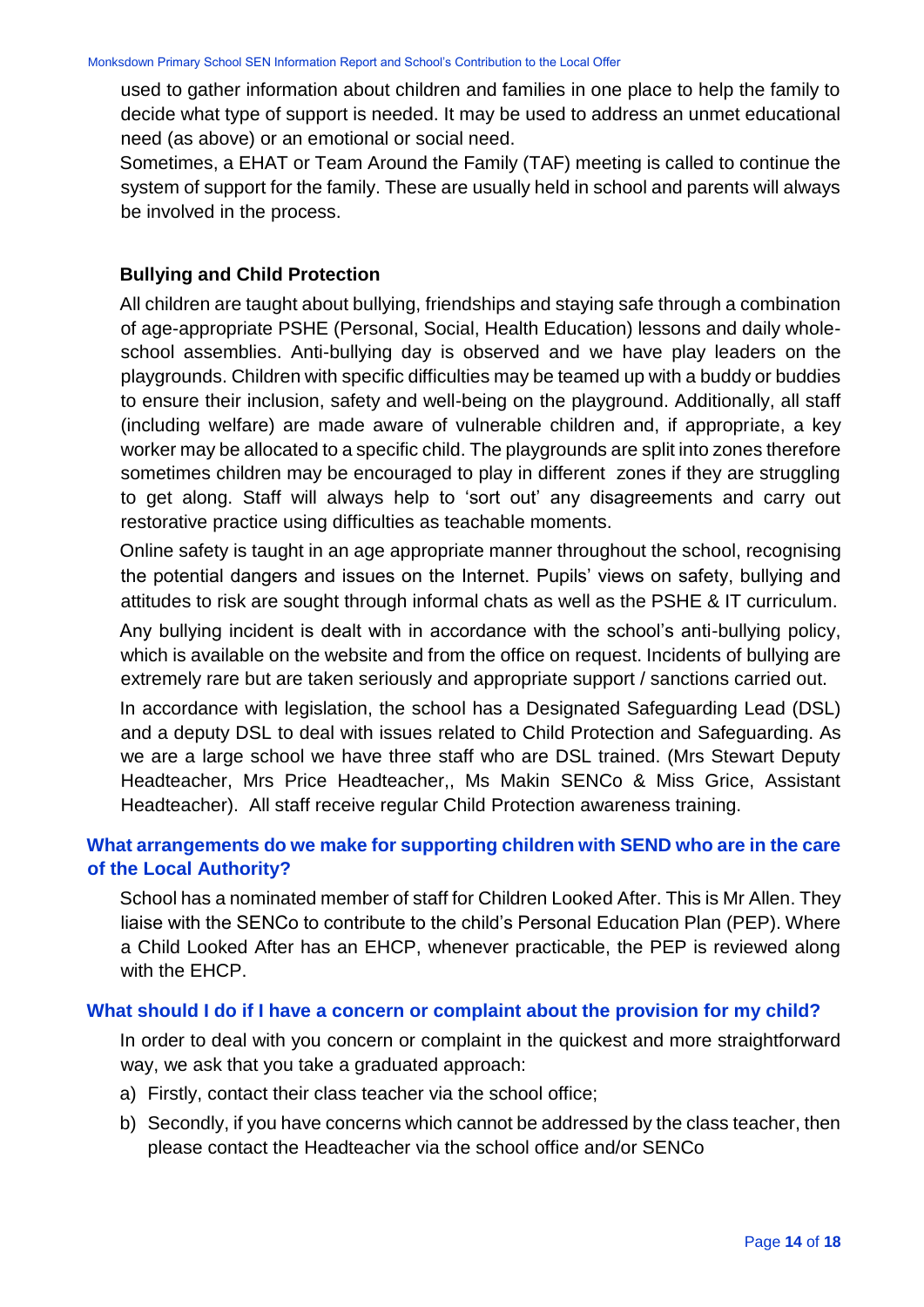c) Finally, reference should be made to the school's Complaints Policy should further action be deemed necessary. We aim to deal with any complaints at the earliest opportunity but within 20 days at the latest (In accordance with the Complaints Policy).

**Where can I find information about the Authority's Local Offer?** 

<https://liverpool.gov.uk/children-and-families/special-educational-needs-and-disabilities/>

This website also contains a vast amount of information on SEND related matters including an extensive list of support agencies which may be useful to parents and carers.

If you do not have access to the Internet, please ask for assistance at the school office on: **0151 226 1606**

Next Review: April 2023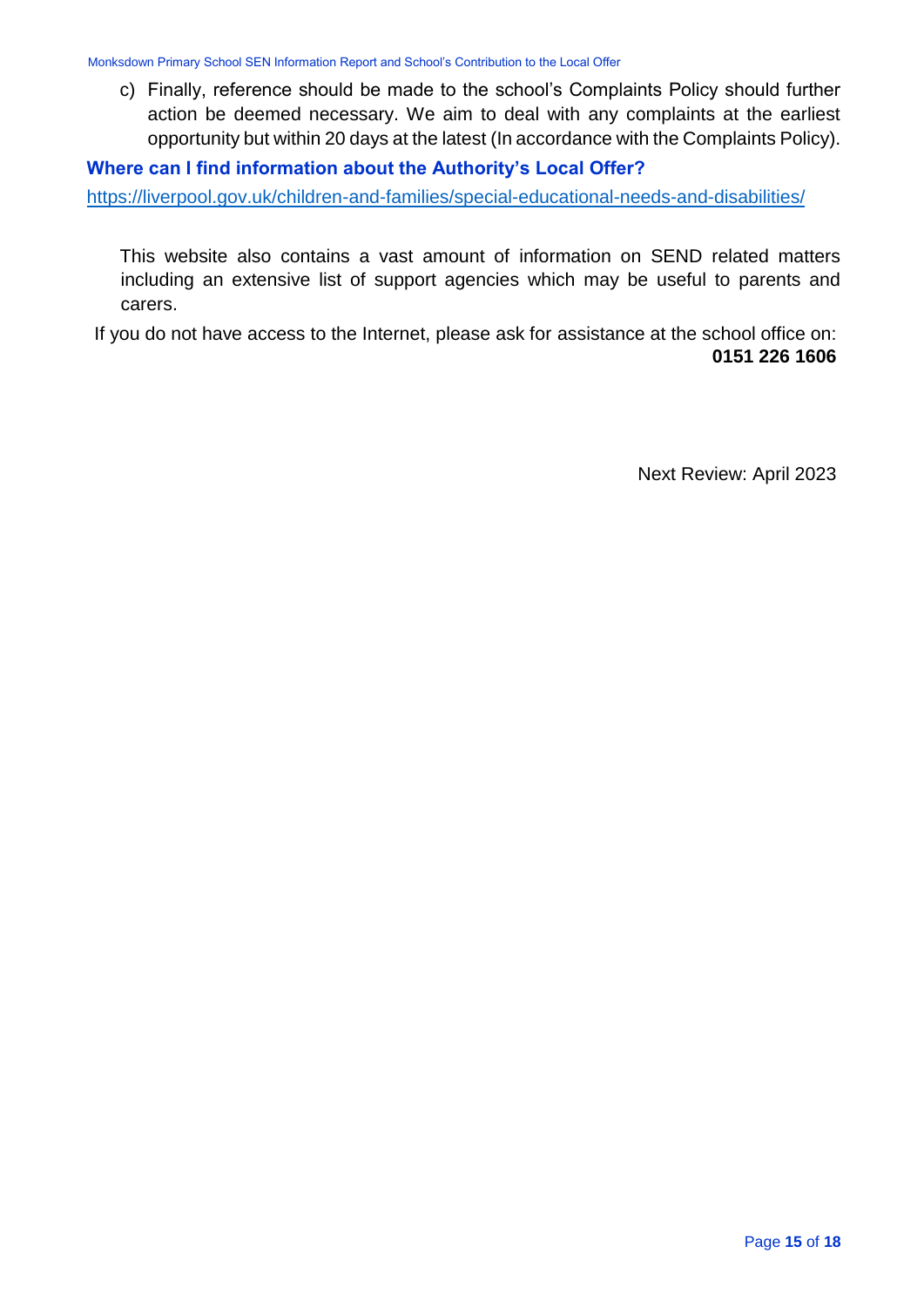# **Appendix 1**

# **List of personnel involved in SEND issues**

| <b>NAME</b>                                | <b>POSITION</b>                                                                |
|--------------------------------------------|--------------------------------------------------------------------------------|
| Mrs Price                                  | Headteacher                                                                    |
| Ms Makin                                   | <b>SENCo/Senior Leader</b>                                                     |
| Mrs C. Perkins                             | Associate SENCo                                                                |
| Mr Reynolds / Mrs Moores                   | Chair of Governors / SEN Governor                                              |
| Mrs Stewart                                | Deputy Head/Assessment Co-ordinator                                            |
| Miss Makin (Mrs Perkins in her<br>absence) | <b>Managing Medical Needs Responsibility</b>                                   |
| Mrs Stewart, Mrs Price, Ms                 | Designated Teacher with Specific                                               |
| Makin & Miss Grice.                        | Safeguarding Responsibility                                                    |
| Mr Allen                                   | Managing Pupil Premium Grant / Children<br>Looked After funding Responsibility |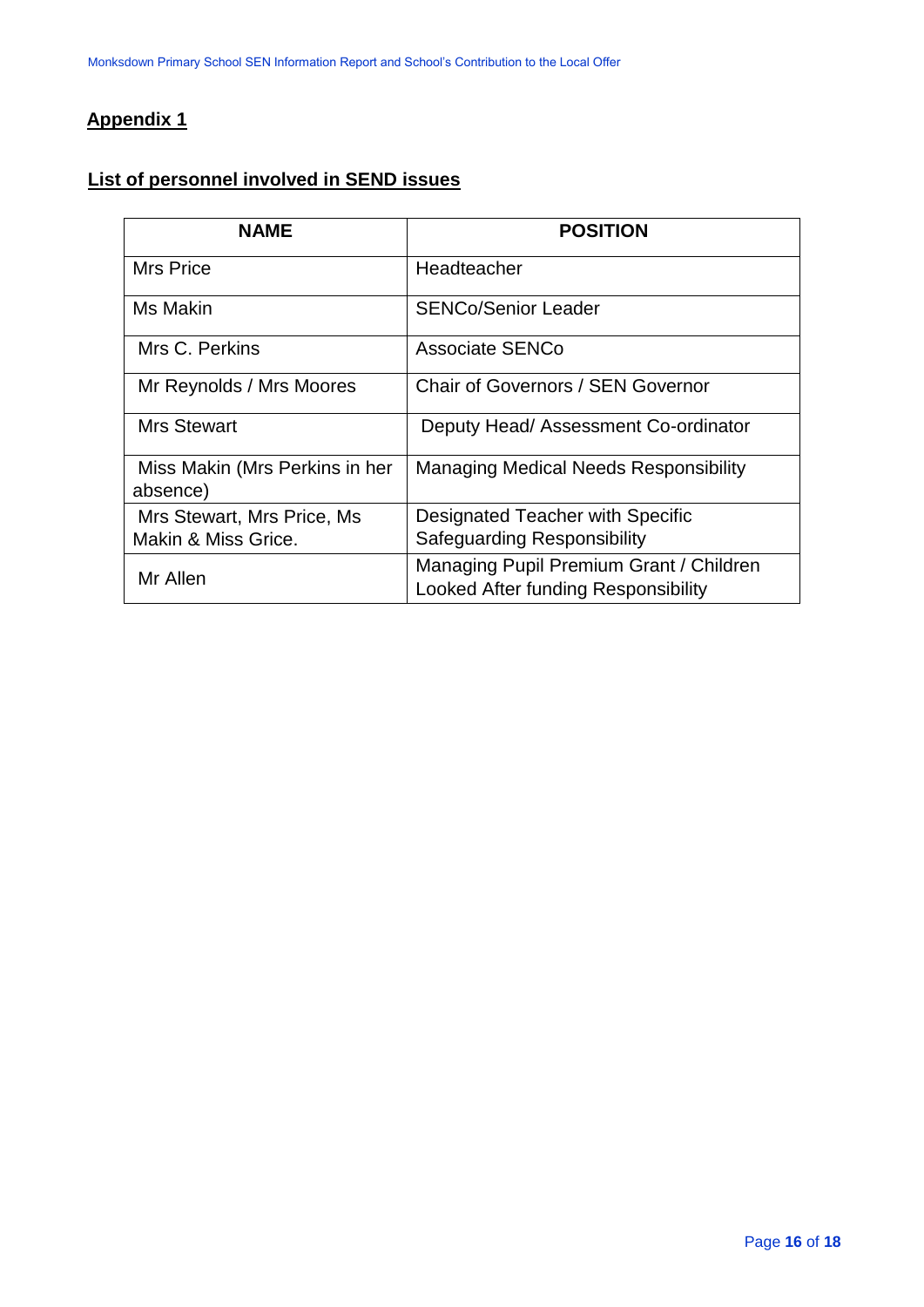# **Appendix 2 – Terminology and Acronyms**

| <b>ADD</b>                        | Attention Deficit Disorder.                                                                              |
|-----------------------------------|----------------------------------------------------------------------------------------------------------|
| <b>ADHD</b>                       | Attention Deficit/Hyperactivity Disorder.                                                                |
| <b>Amanuensis</b>                 | Supporter who helps pupils with SEN put their thoughts onto paper (AKA Scribe).                          |
| <b>ASC / ASD</b>                  | Autistic Spectrum Condition / Disorder.                                                                  |
|                                   | Behavioural, Emotional and Social Difficulty. This term has now been replaced by SEMH                    |
| <b>BESD</b>                       |                                                                                                          |
|                                   | where the focus is on the reasons behind the behaviours.                                                 |
| <b>CAF</b>                        | Common Assessment Framework.                                                                             |
| <b>CAMHS</b>                      | Child & Adolescent Mental Health Service.                                                                |
| <b>CLA</b>                        | Child Looked After. (This is NOT a special educational need). Same as LAC.                               |
| <b>Dyscalculia</b>                | Pupils having difficulty in acquiring mathematical skills.                                               |
|                                   | Pupils having a marked and persistent difficulty in learning to read, write and spell, despite           |
| <b>Dyslexia</b>                   |                                                                                                          |
|                                   | progress in other areas.                                                                                 |
| <b>Dyspraxia</b>                  | Pupils with impairment of gross and fine motor skills.                                                   |
| <b>EAL / ESL</b>                  | English as an Additional (or Second) Language (This is NOT a special educational need).                  |
| <b>EHC Needs</b>                  | Multi-disciplinary assessment by the LA of a child's educational needs which may lead to an              |
| <b>Assessment</b>                 | <b>EHCP</b> if appropriate.                                                                              |
|                                   | Education, Health and Care Plan. The new, legally enforceable document that describes the                |
| <b>EHCP</b>                       |                                                                                                          |
|                                   | needs of the child and how these needs will be met. (Supersedes the Statement).                          |
| EP(S)                             | Educational Psychology/ist (Service).                                                                    |
| Η∟                                | Hearing Impaired.                                                                                        |
| <b>HLTA</b>                       | <b>Higher Level Teaching Assistant.</b>                                                                  |
|                                   | <b>IAS</b> Information, Advice and Support (Team) – formerly Parent Partnership <b>IEP</b><br>Individual |
| Education Plan.                   |                                                                                                          |
| LAC_                              | Looked After Child. (This is NOT a special educational need). Same as CLA.                               |
| LA                                | Local Authority.                                                                                         |
| MLD <sub></sub>                   | Moderate Learning Difficulties.                                                                          |
| <b>MSI</b>                        | Multi-Sensory Impairment. Pupils with complex visual and hearing difficulties.                           |
| <b>NASEN</b>                      | National Association for Special Educational Needs.                                                      |
|                                   | Performance descriptors. A common basis for measuring the progress of pupils working up                  |
| <b>P</b> Scales                   |                                                                                                          |
|                                   | to the Year 1 curriculum in all subjects.                                                                |
| PD                                | Physical Disability.                                                                                     |
| <b>PECS</b>                       | Picture Exchange Communication System.                                                                   |
|                                   | Personal Education Plan                                                                                  |
| PEP                               | - For those in the care of the Local Authority (not the same as an                                       |
|                                   | IEP)                                                                                                     |
|                                   | Personal Emergency Evacuation Plan school                                                                |
|                                   | is evacuated (eg for a fire)                                                                             |
| <b>PEEP</b>                       | - written for children who need extra support if the                                                     |
|                                   |                                                                                                          |
|                                   | Performance Indicators for Value Added Target Setting. PIVATs                                            |
|                                   | An assessment programme to measure small steps of progress and to set targets. PMLD                      |
| <b>Pupil Profile or Pupil</b>     | Profound and Multiple Learning Difficulties.                                                             |
| Passport                          | An overview of a pupil's strengths and difficulties (For children at SEN Support)                        |
|                                   |                                                                                                          |
| SaLT / SLT                        | Speech and Language Therapist.                                                                           |
| <b>SEMH</b>                       | Social, Emotional and/or Mental Health.                                                                  |
| <b>SEN Code of Practice (CoP)</b> |                                                                                                          |
|                                   | Practical guidance to LAs and the governing bodies of all maintained schools.                            |
| <b>SEN</b>                        | Special Educational Needs.                                                                               |
| <b>SENCo</b>                      | Special Educational Needs Co-ordinator.                                                                  |
| <b>SEND</b>                       | Special Educational Needs and Disabilities.                                                              |
| <b>SENDS</b>                      | Special Educational Needs and Disabilities Officer (LA representative).                                  |
| <b>SEN Support</b>                | Pupils on the SEN register have SEN Support unless they have an EHCP.                                    |
|                                   | Speech, Language and Communication Needs. Pupils may have difficulty in understanding                    |
|                                   | SLCN and / or making others understand information conveyed through spoken language.                     |
| <b>SLD</b>                        | Severe Learning Difficulty.                                                                              |
|                                   | Specific Learning Difficulties. A descriptor which covers aspects of Dyslexia, Dyscalculia               |
|                                   |                                                                                                          |